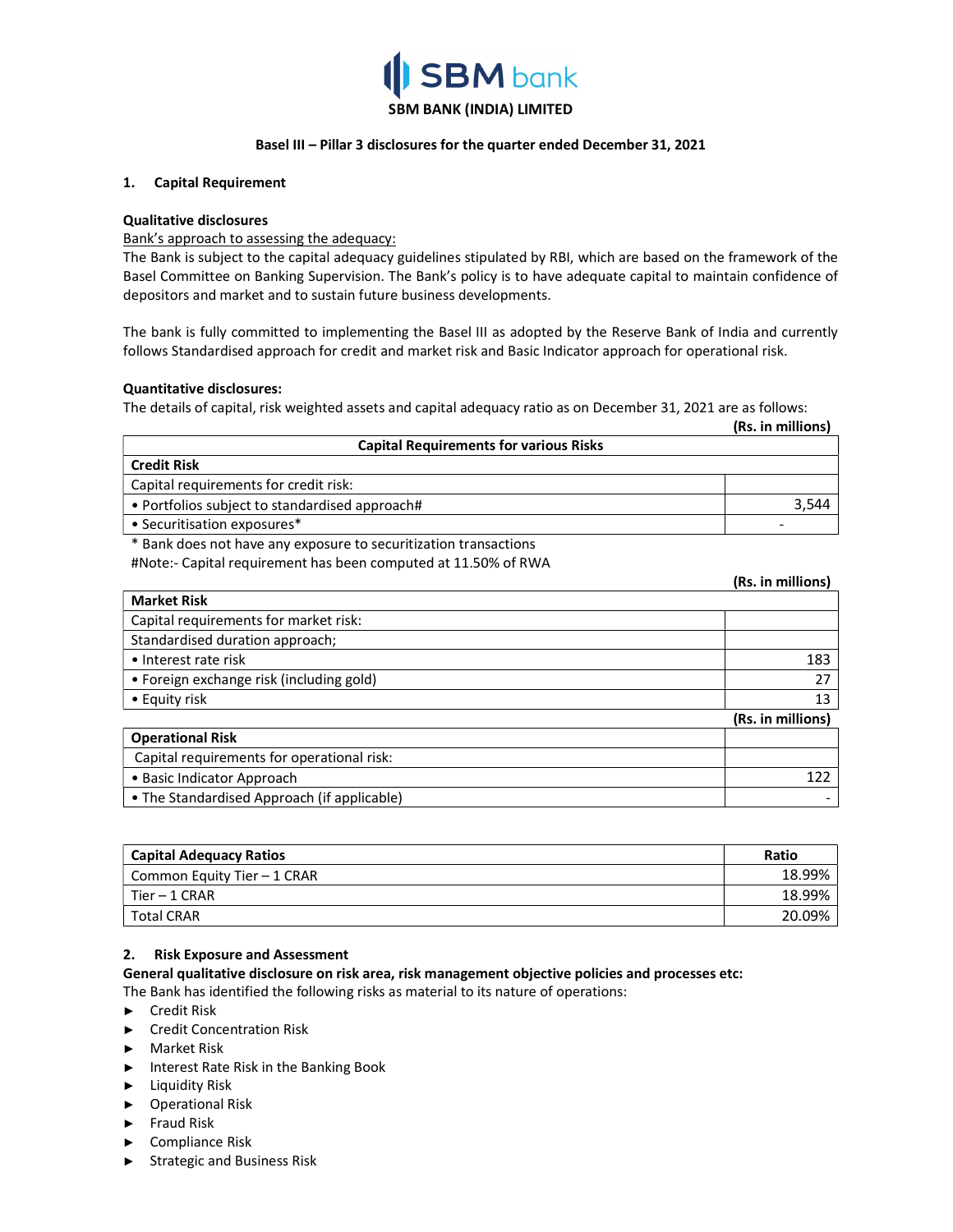

- ► Reputational Risk
- ► Fintech Risk

# Risk Management framework

### **Overview**

The Bank's risk management framework is embedded in the business through the different levels supported by an appropriate level of investment in information technology and its people.

# Credit Risk

The Bank has a comprehensive credit risk framework to manage Credit Risk, in a uniform and consistent manner.

► Bank maintains independence and integrity of credit decision-making, credit under working function is segregated from loan origination.

► Bank adheres to the RBI prudential requirements with respect to lending norms.

► All credit proposals are analysed through borrower's historical financial statements and projections, which includes a thorough review of traditional methods of ratio analysis, evaluation of asset conversion cycle, balance sheet structure (liquidity, capitalization, and maturity schedule of liabilities), cash flow and FX exposure.

► As a matter of policy, all credit facilities are reviewed / renewed annually. An account would be classified as NPA based on RBI guidelines.

# Credit Concentration Risk

Credit Concentration Risk arises mainly on account of concentration of exposures under various categories including industry, products, geography, sensitive sectors, underlying collateral nature and single/group borrower exposures. Limits have been stipulated on single borrower, borrower group and industry. Limits on countries and bank counterparties have also been stipulated. In addition, a framework has been created for managing concentration risk.

#### Credit risk: General disclosures

# Qualitative Disclosures

# (a) Credit quality of Loans and Advances

All loans and advances in the Bank are classified according to asset quality, nature and number of days in arrears in accordance with RBI guidelines. For accounting purposes, definition of RBI for past due and impaired assets are adopted. Standard accounts include all facilities which demonstrate good financial condition, minimum risk factors and capacity to repay in line with the original terms of sanction.

#### Non-Performing Assets

Non-performing assets are those loans for which the Bank determines that it is probable that it will be unable to collect all principal and interest due according to the contractual terms. As of December 31, 2021 bank has nonperforming assets, net off provision (Gross NPA less Provision), amounting to INR 185 Mio.

The Bank has adopted the Standardised Approach under Basel III for credit risk.

#### Total Gross Credit Risk Exposure Including Geographic Distribution of Exposure

|                              |                   |                       | (Rs. in millions) |
|------------------------------|-------------------|-----------------------|-------------------|
|                              | December 31, 2021 |                       |                   |
| <b>Exposure distribution</b> | <b>Fund based</b> | <b>Non-fund based</b> | Total             |
| Domestic                     | 37.450            | 10,649                | 48.099            |
| Overseas                     |                   |                       |                   |
| Total                        | 37,450            | 10,649                | 48,099            |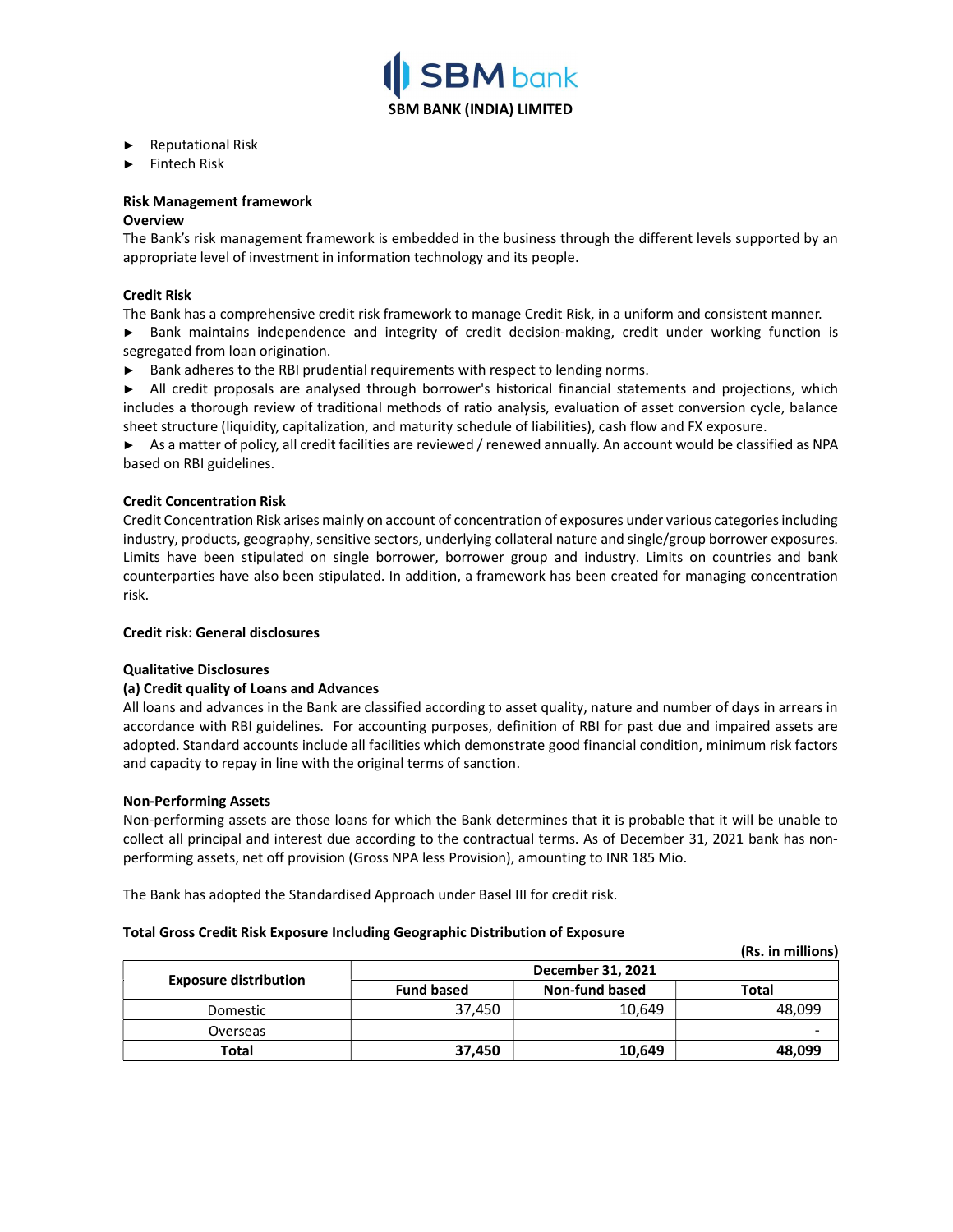

# Distribution of Credit Risk Exposure by Industry Sector

|                                        |                   | (Rs. in millions)     |  |
|----------------------------------------|-------------------|-----------------------|--|
|                                        | <b>Amount</b>     |                       |  |
| <b>Industry Classification</b>         | <b>Fund Based</b> | <b>Non-Fund Based</b> |  |
| Advances against Fixed Deposits        | 117               |                       |  |
| Agriculture                            | 185               | $\overline{2}$        |  |
| All Engineering                        | 1,434             | 770                   |  |
| Aviation                               |                   | 66                    |  |
| <b>Basic Metal and Metal Products</b>  | 2,374             | 350                   |  |
| Beverage & Tobacco                     | 610               | 16                    |  |
| Cement and Cement Products             | 454               | 194                   |  |
| <b>Chemicals and Chemical Products</b> | 2,313             | 773                   |  |
| <b>Commercial Real Estate</b>          | 2,597             | 179                   |  |
| Computer Software                      |                   | 159                   |  |
| Construction                           | 202               |                       |  |
| <b>Credit Card Receivables</b>         | 4,209             |                       |  |
| <b>Food Processing</b>                 | 1,066             | 491                   |  |
| Gems and Jewellery                     | 507               |                       |  |
| <b>Housing Loans</b>                   | 767               |                       |  |
| Infrastructure                         | 3,834             | 1,472                 |  |
| Leather and Leather products           | 487               |                       |  |
| Mining and Quarrying                   | 823               | 254                   |  |
| <b>NBFC</b>                            | 5,843             | 6                     |  |
| Other industries                       | 828               | 31                    |  |
| <b>Other Retail Loans</b>              | 4,035             | 404                   |  |
| <b>Other Services</b>                  | 2,140             | 2,775                 |  |
| Paper and Paper Products               | 618               | 20                    |  |
| <b>Professional services</b>           | 448               | 99                    |  |
| Rubber, Plastic and their Products     | 12                |                       |  |
| Shipping                               | 54                |                       |  |
| <b>Textile</b>                         | 259               | 18                    |  |
| Tourism, Hotel & Restaurants           | 250               |                       |  |
| Trade                                  | 933               | 2,044                 |  |
| <b>Transport Operators</b>             | 42                | 437                   |  |
| Wood and Wood Products                 | 9                 | 89                    |  |
| Total                                  | 37,450            | 10,649                |  |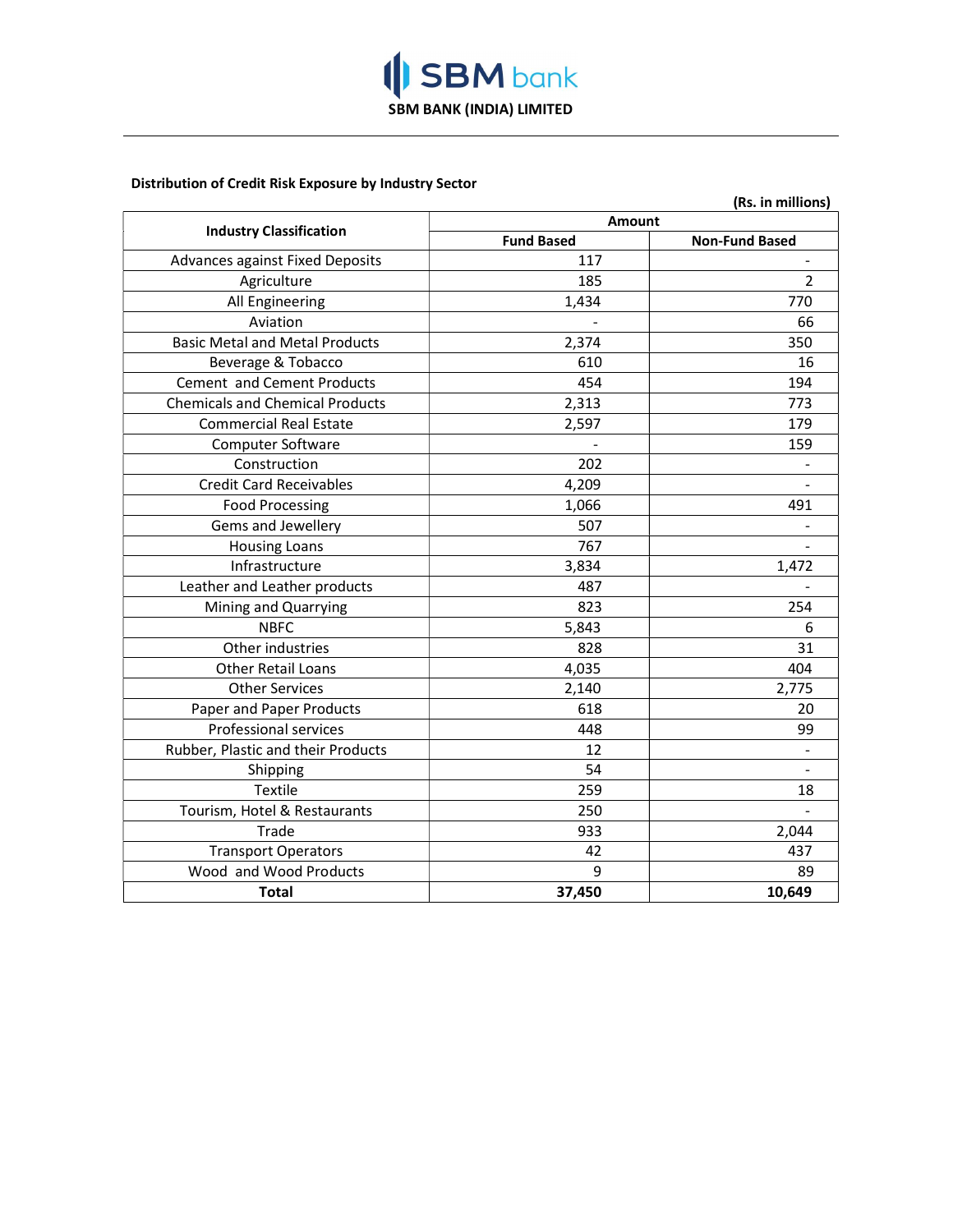

As on December 31, 2021, the Bank's exposure to the industries stated below was more than 5% of the total gross credit exposure (outstanding):

| (Rs. in millions) |                                        |                                                  |  |
|-------------------|----------------------------------------|--------------------------------------------------|--|
| Sr.<br>No.        | <b>Industry Classification</b>         | Percentage of the total<br>gross credit exposure |  |
| 1                 | Infrastructure                         | 12.12%                                           |  |
| 2                 | <b>NBFC</b>                            | 12.02%                                           |  |
| 3                 | <b>Other Services</b>                  | 11.31%                                           |  |
| 4                 | <b>Other Retail Loans</b>              | 8.62%                                            |  |
| 5                 | <b>Commercial Real Estate</b>          | 8.12%                                            |  |
| 6                 | <b>Chemicals and Chemical Products</b> | 7.06%                                            |  |
|                   | <b>Basic Metal and Metal Products</b>  | 6.89%                                            |  |
| 8                 | All Engineering                        | 5.22%                                            |  |

# Breakdown of assets

Residual Contractual Maturity Breakdown of Assets as of December 31, 2021

|                                     |      |                             |                                        |                    |                 |                               | (Rs. in millions)        |
|-------------------------------------|------|-----------------------------|----------------------------------------|--------------------|-----------------|-------------------------------|--------------------------|
| <b>Maturity</b><br><b>buckets</b>   | Cash | <b>Balances</b><br>with RBI | <b>Balances</b><br>with other<br>banks | <b>Investments</b> | <b>Advances</b> | <b>Fixed</b><br><b>Assets</b> | <b>Other</b><br>assets   |
| 1day                                | 20   | 903                         | 358                                    | 10,202             | 129             |                               | 39                       |
| 2 to 7 days                         |      |                             | 4,850                                  | 14                 | 962             |                               | $\overline{2}$           |
| 8 to 14 days                        |      |                             |                                        |                    | 361             |                               | 40                       |
| 15 to 30 days                       |      | 86                          | $\blacksquare$                         | 260                | 804             |                               | $\overline{\phantom{a}}$ |
| 31 days to 2 months                 |      | 48                          | $\overline{\phantom{a}}$               | 21                 | 5,039           | $\overline{\phantom{a}}$      | 173                      |
| Over 2 months and<br>upto 3 Months  |      | 119                         |                                        | 11                 | 1,286           |                               | 50                       |
| Over 3 months and<br>upto 6 Months  |      | 497                         |                                        | 35                 | 1,553           |                               | 82                       |
| Over 6 months and<br>upto 12 Months |      | 454                         |                                        | 5,489              | 1,669           |                               | 3                        |
| Over 1 year and<br>upto 3 years     |      | 644                         |                                        | 1,922              | 12,966          |                               | 89                       |
| Over 3 years and<br>upto 5 years    |      | 42                          |                                        | 751                | 7,208           |                               | 27                       |
| Over 5 years                        |      | 4                           |                                        | 682                | 5,473           | 586                           | 1,673                    |
| <b>Total</b>                        | 20   | 2,797                       | 5,208                                  | 19,387             | 37,450          | 586                           | 2,178                    |

# Movement of NPAs

|                               | (Rs. in millions) |
|-------------------------------|-------------------|
| <b>Particulars</b>            | Amount            |
| <b>Amount of NPAs (Gross)</b> |                   |
| • Substandard                 | 240               |
| • Doubtful 1                  | 4                 |
| • Doubtful 2                  | 577               |
| • Doubtful 3                  | 64                |
| $\bullet$ Loss                | 10                |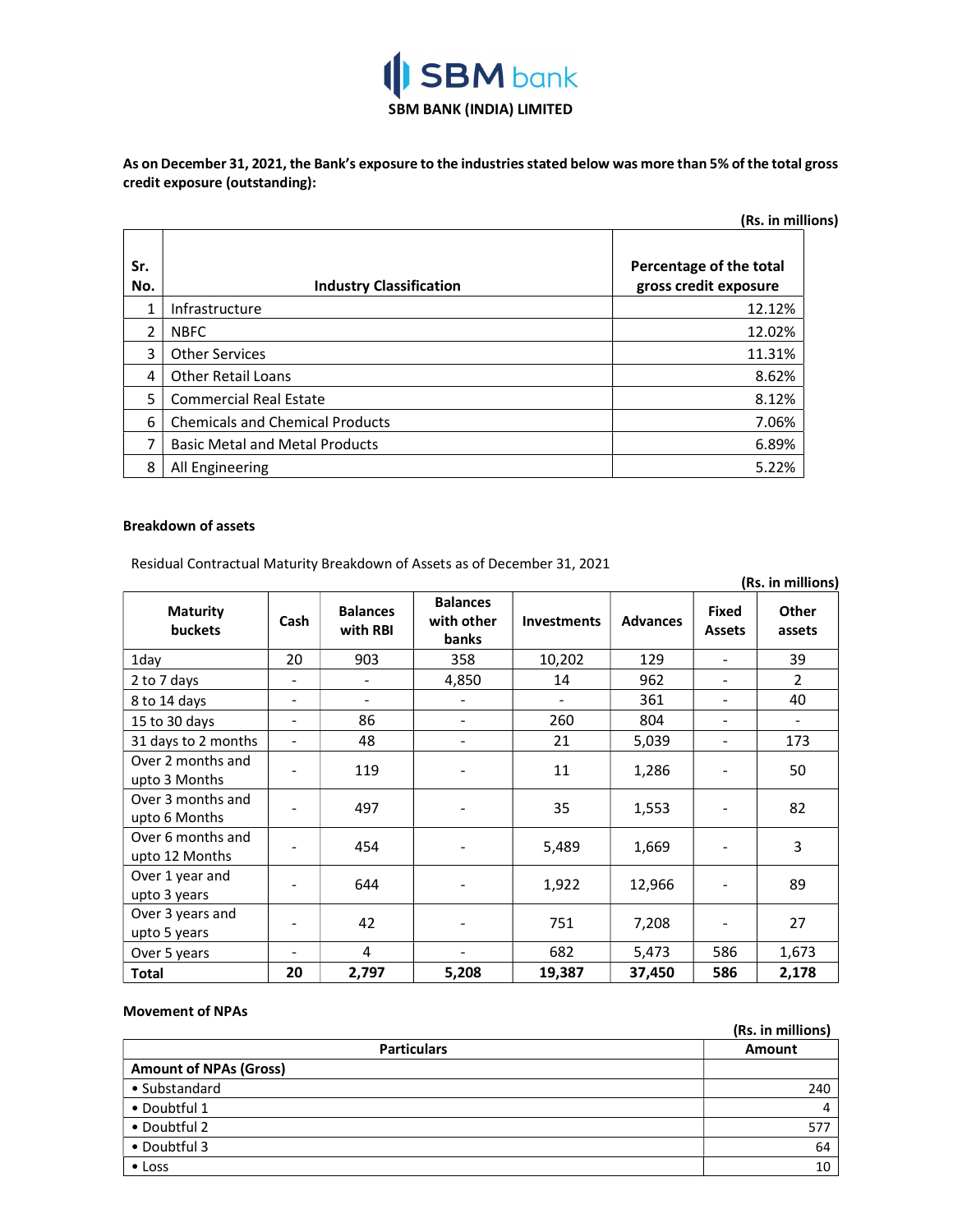# **SBM** bank SBM BANK (INDIA) LIMITED

| <b>Net NPAs</b>                     | 185   |
|-------------------------------------|-------|
| <b>NPA Ratios</b>                   |       |
| • Gross NPAs to gross advances      | 2.34% |
| • Net NPAs to net advances          | 0.49% |
|                                     |       |
| <b>Movement of NPAs (Gross)</b>     |       |
| Opening balance (April 01, 2021)    | 884   |
| <b>Additions</b>                    | 301   |
| Reductions                          | 290   |
| Closing balance (December 31, 2021) | 895   |

# Movement of specific provisions and general provisions

|                                           |                   | (₹ in millions)           |
|-------------------------------------------|-------------------|---------------------------|
|                                           | <b>Specific</b>   |                           |
| <b>Movement of Provisions</b>             | <b>Provisions</b> | <b>General Provisions</b> |
| Opening balance (April 01, 2021)          | 622               | 153                       |
| Provisions made during the period         | 336               | 36                        |
| Write-off/write-back of excess provisions | 248               |                           |
| Closing balance (December 31, 2021)       | 710               | 189                       |

\*\* includes Floating and Counter-cyclic Provisions

# In addition, write-offs and recoveries that have been booked directly to the income statement should be disclosed separately.

|                                                                   | (Rs. in millions) |
|-------------------------------------------------------------------|-------------------|
| Write-offs that have been booked directly to the income statement | 188               |
| Recoveries that have been booked directly to the income statement | 18                |

# Note: SBM India does not have any overseas branches. Geography wise Distribution of NPA and Provision – Position

|                      |          |          | (Rs. in millions) |
|----------------------|----------|----------|-------------------|
| <b>Particular</b>    | Domestic | Overseas | Total             |
| Gross NPA            | 895      |          | 895               |
| Specific Provision** | 710      |          | 710.              |

\*\* includes Floating and Counter-cyclic Provisions

# Breakup of NPA by major Industries– Position

|                                    | (Rs. in millions)               |                             |  |
|------------------------------------|---------------------------------|-----------------------------|--|
|                                    | Total (As of December 31, 2021) |                             |  |
| <b>Particulars</b>                 | <b>Gross NPA</b>                | <b>Specific Provision**</b> |  |
| Food Processing                    | 9                               | 9                           |  |
| <b>Housing Loans</b>               | 8                               |                             |  |
| Infrastructure                     | 793                             | 621                         |  |
| <b>Other Retail Loans</b>          | 17                              | 6                           |  |
| Rubber, Plastic and their Products | 61                              | 61                          |  |
| Vehicle/ Auto loans                | 6                               | 6                           |  |
| <b>Total</b>                       | 895                             | 710                         |  |

\*\* includes Floating and Counter-cyclic Provisions